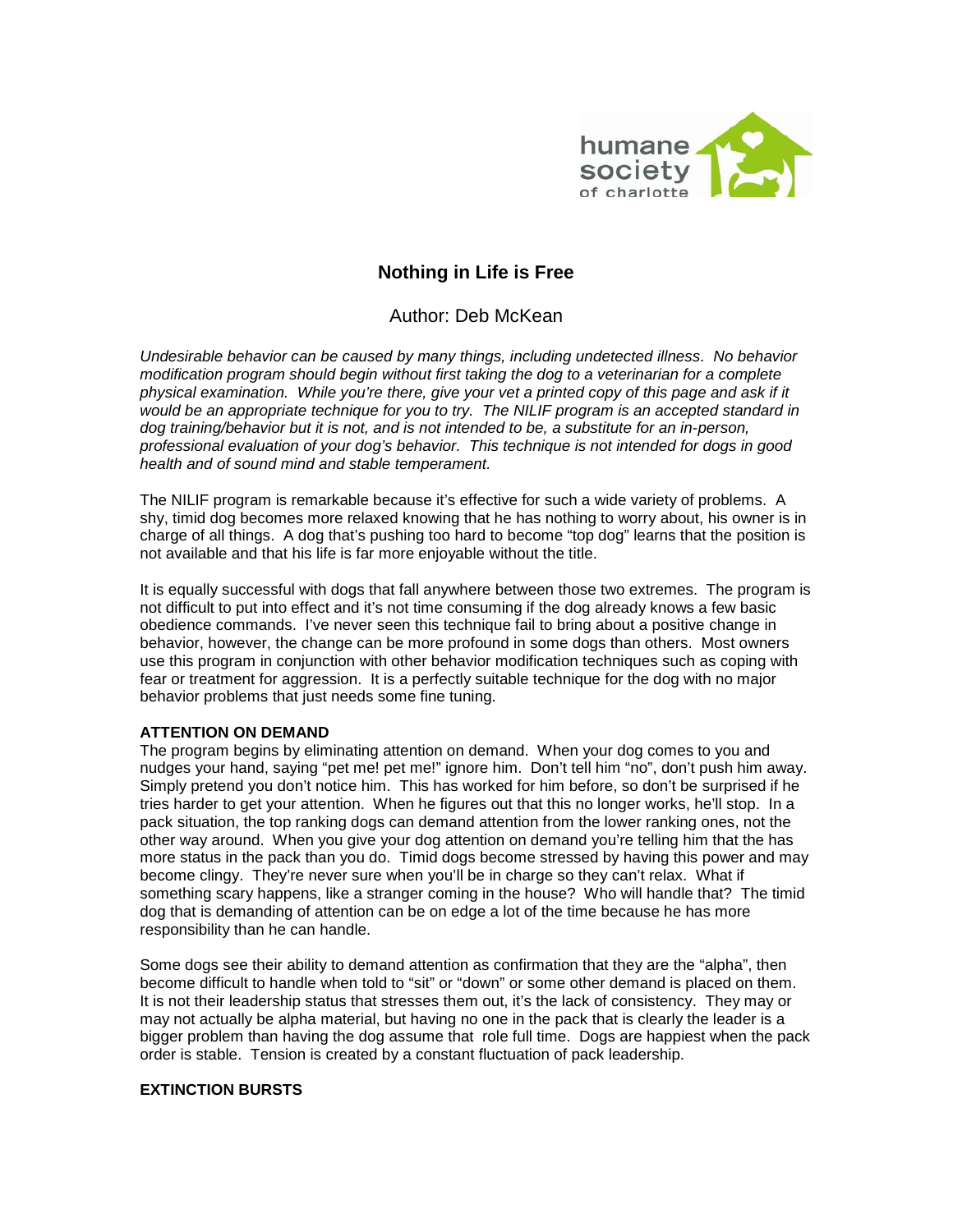Your dog already knows that he can demand you attention and he knows what works to get that to happen. As of today, it no longer works, but he doesn't know that yet. We all try harder at something we know works when it stops working. If I gave you a twenty dollar bill every time you clapped your hands together, you'd clap a lot. But if I suddenly stopped handing you money, even though you were still clapping, you'd clap more and clap louder. You might even get closer to me to make sure I was noticing that you were clapping. You might even shout at me "Hey! I'm clapping like crazy over here, where's the money?". If I didn't respond at all, in any way, you'd stop. It wasn't working anymore. That last try—that loud, frequent clapping is an extinction burst. If, however, during that extinction burst, I gave you another twenty dollar bill you'd be right back in it. It would take a lot longer to get you to stop clapping because you just learned that if you try hard enough, it will work.

When your dog learns that the behaviors that used to get him your attention don't work anymore he's going to try harder and he's going to have an extinction burst. If you give him attention during that time you will have to work that much harder to get him turned around again. Telling him "no" or pushing him away is not the kind of attention he's after, but it's still attention. Completely ignoring him will work faster and better.

#### **YOU HAVE THE POWER**

As the human and as his owner you have control of all things that are wonderful in his life. That is the backbone of the NILIF program. You control all of the resources. Playing, attention, food, walks, going in and out of the door, going for a ride in the car, going to the dog park. Anything and everything that your dog wants comes from you. If he's been getting most of these things for free there is no real reason for him to respect your leadership or your ownership of these things. Again, a timid dog is going to be stressed by this situation, a pushy dog is going to be difficult to handle. Both of them would prefer to have you in charge.

To implement the NILIF program you simply have to have your dog earn his use of your resources. He's hungry? No problem, he simply has to sit before his bowl is put down. He wants to play fetch? Great! He has to "down" before you throw the ball. Want to go for a walk or a ride? He has to sit to get his lead snapped on and has to sit while the front door is opened. He has to sit and wait while the car door is opened and listen for the word (I use "OK") that means "get in the car". When you return he has to wait for the word that means "get out of the car" even if the door is wide open. Don't be too hard on him. He's already learned he can make all of these decisions on his own. He has a strong history of being in control of when he gets these resources. Enforce the new rules, but keep in mind that he's only doing what he's been taught to do and he's going to need some time to get the hang of it all.

You're going to have to pay attention to things that you probably haven't noticed before. If you feed your dog from your plate do you just toss him a green bean? No more. He has to earn it. You don't have to use standard obedience commands, any kind of action will do. If your dog knows "shake" or "spin around" or "speak" use those commands. Does your dog sleep on your bed? Teach him that he has to wait for you to say "OK" to get on the bed and has to get down when you say "off". Teach him to go to his bed, or other designated spot, on command. When he goes to his spot and lays down tell him "stay" and then release him with a treat reward. Having a particular spot where he stays is very helpful for when you have guests or otherwise need him out of the way for a while. It also teaches him that free run of the house is a resource you control. There are probably many things your dog sees as valuable resources that I haven't mentioned here.

The NILIF program shouldn't be a long drawn out process. All you need to do is enforce a simple command before allowing him access to what he wants. Dinner, for example, should be a two or three second encounter that consists of nothing more than saying "sit", then "good dog!", then putting the food bowl down and walking away.

#### **ATTENTION AND PLAY**